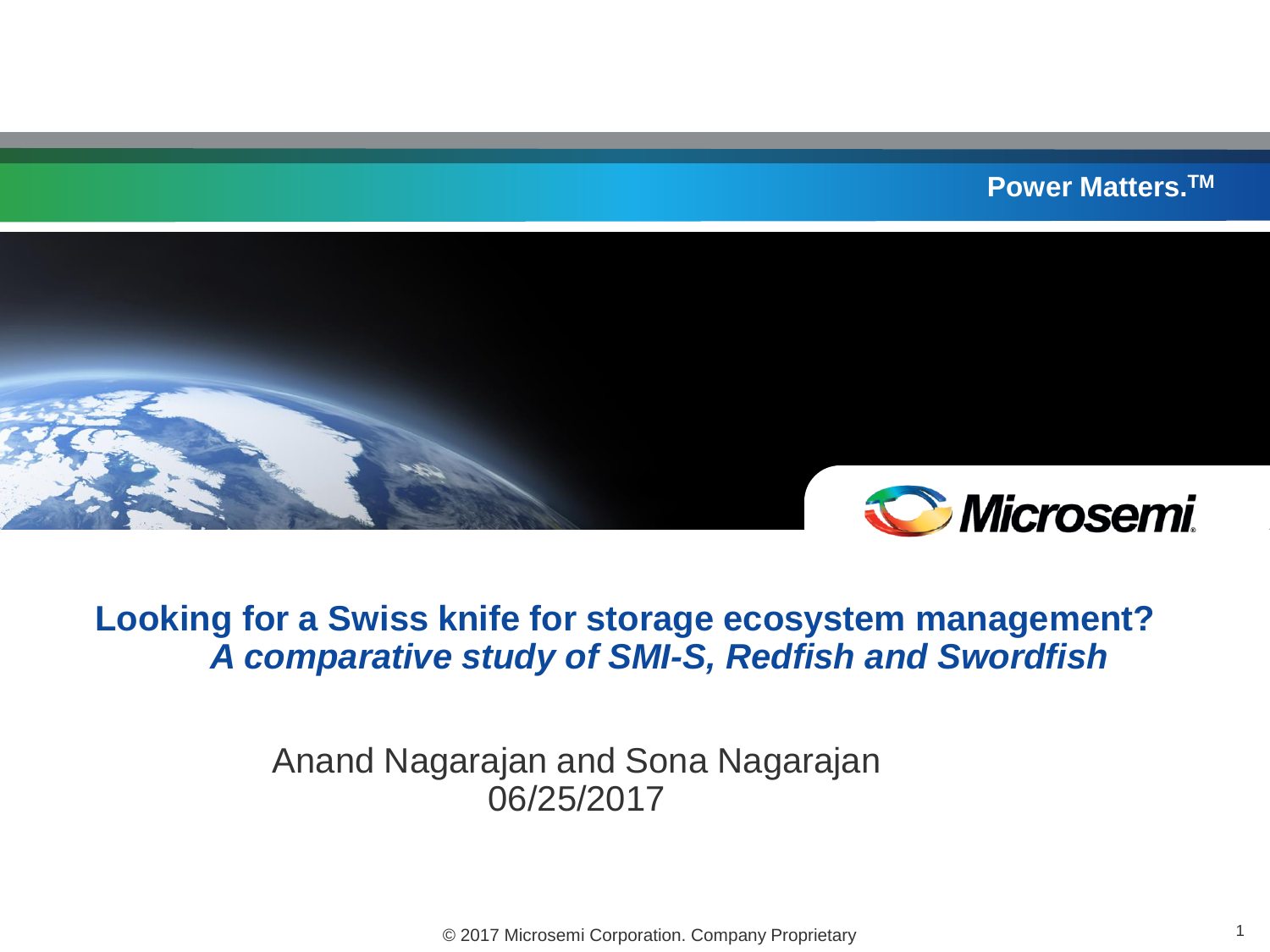# **Agenda**

- **Storage management standards**
- **Modelling ideology**
- **Modelling architecture**
- **Nerits and demerits**
- **Standardization and customization**

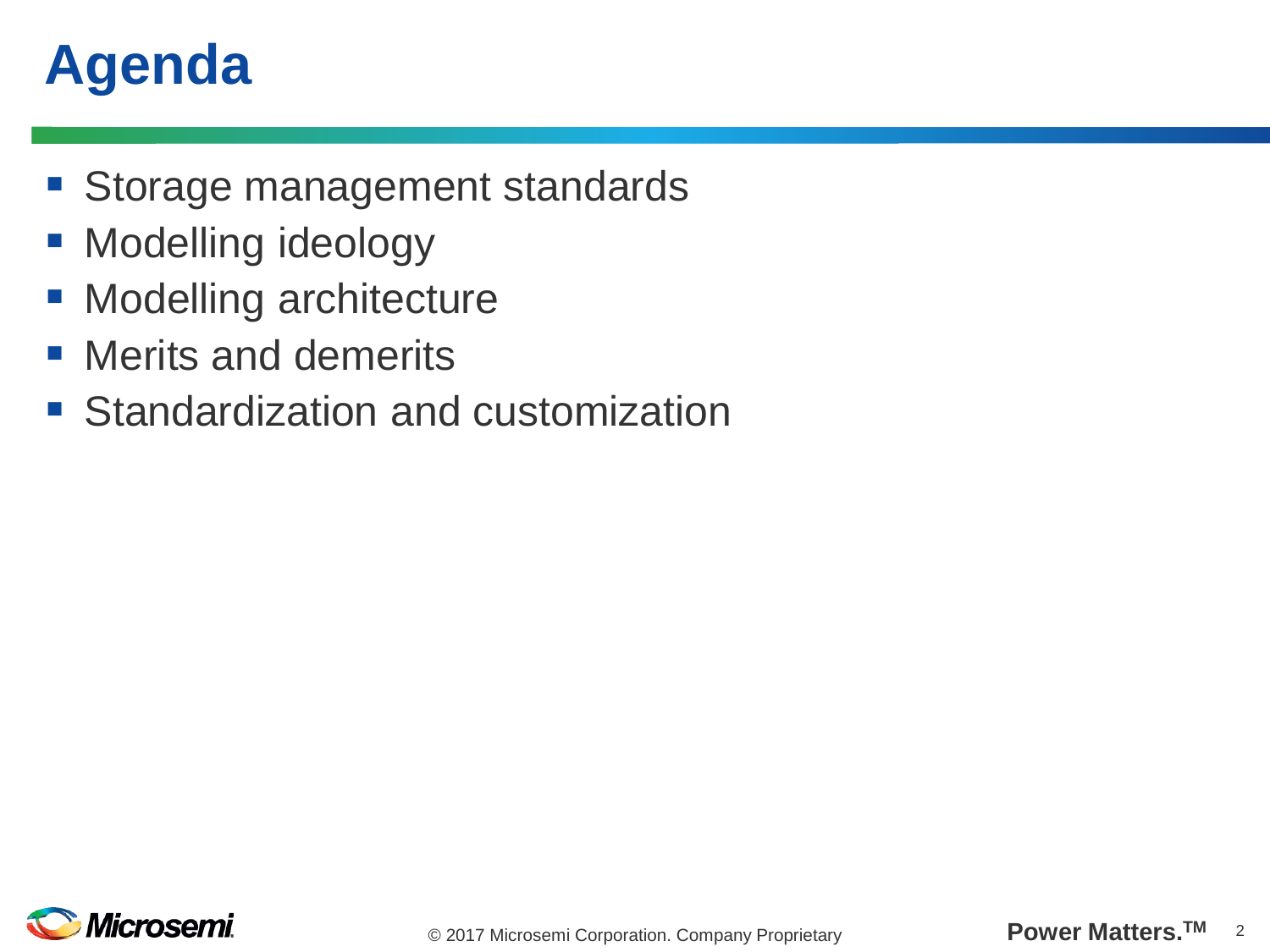# **Why Standardize?**

- Multiple components by different vendors in a server
- Different management interfaces
- **Different data exchange formats**
- Security is always a concern

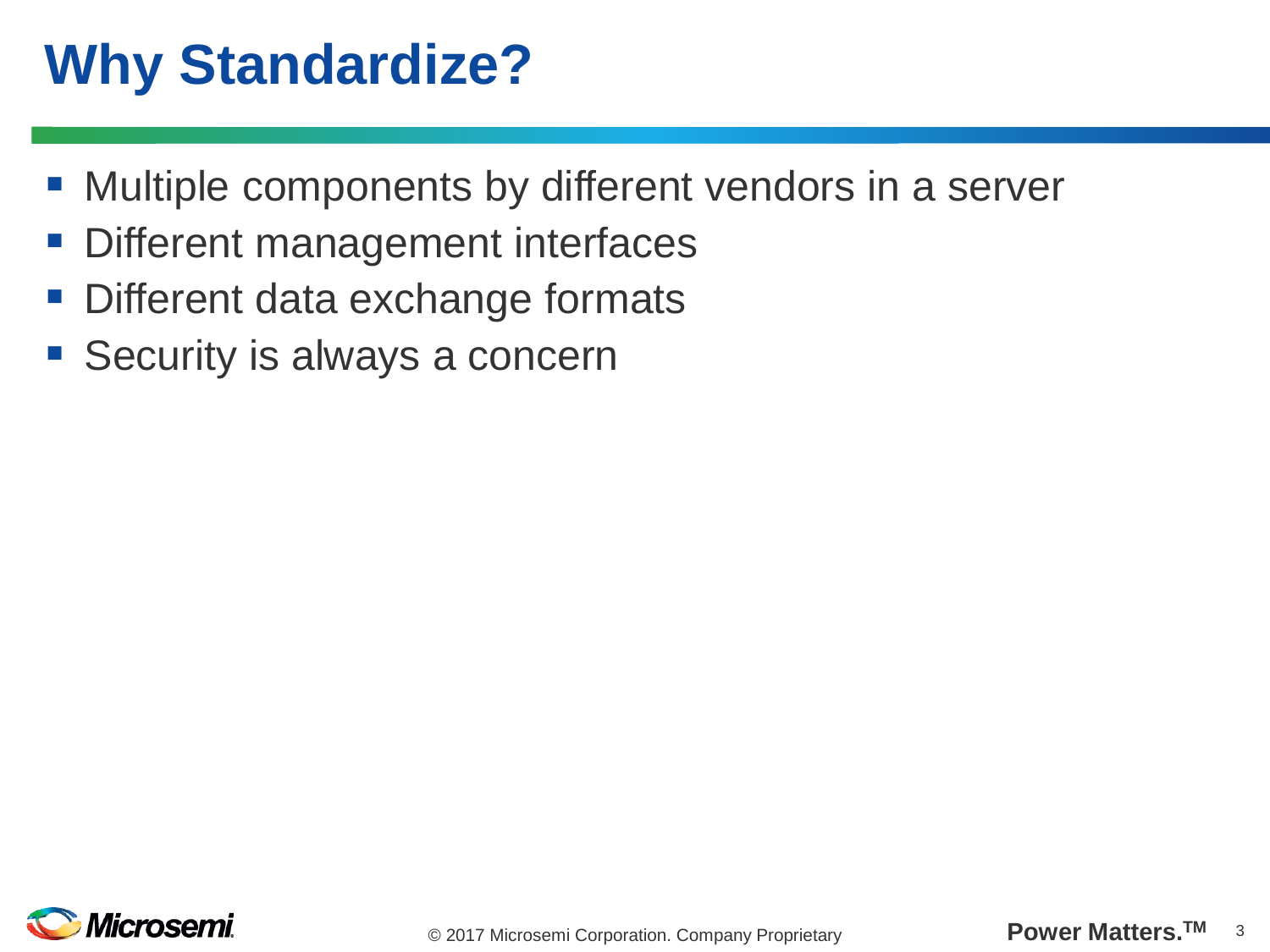#### **Standardization**

- Standard way of modelling all components of an IT environment
- Standard data format for representing attributes and events
- Standard interface for performing any operation
- Ease of programming, scripting, and human readability



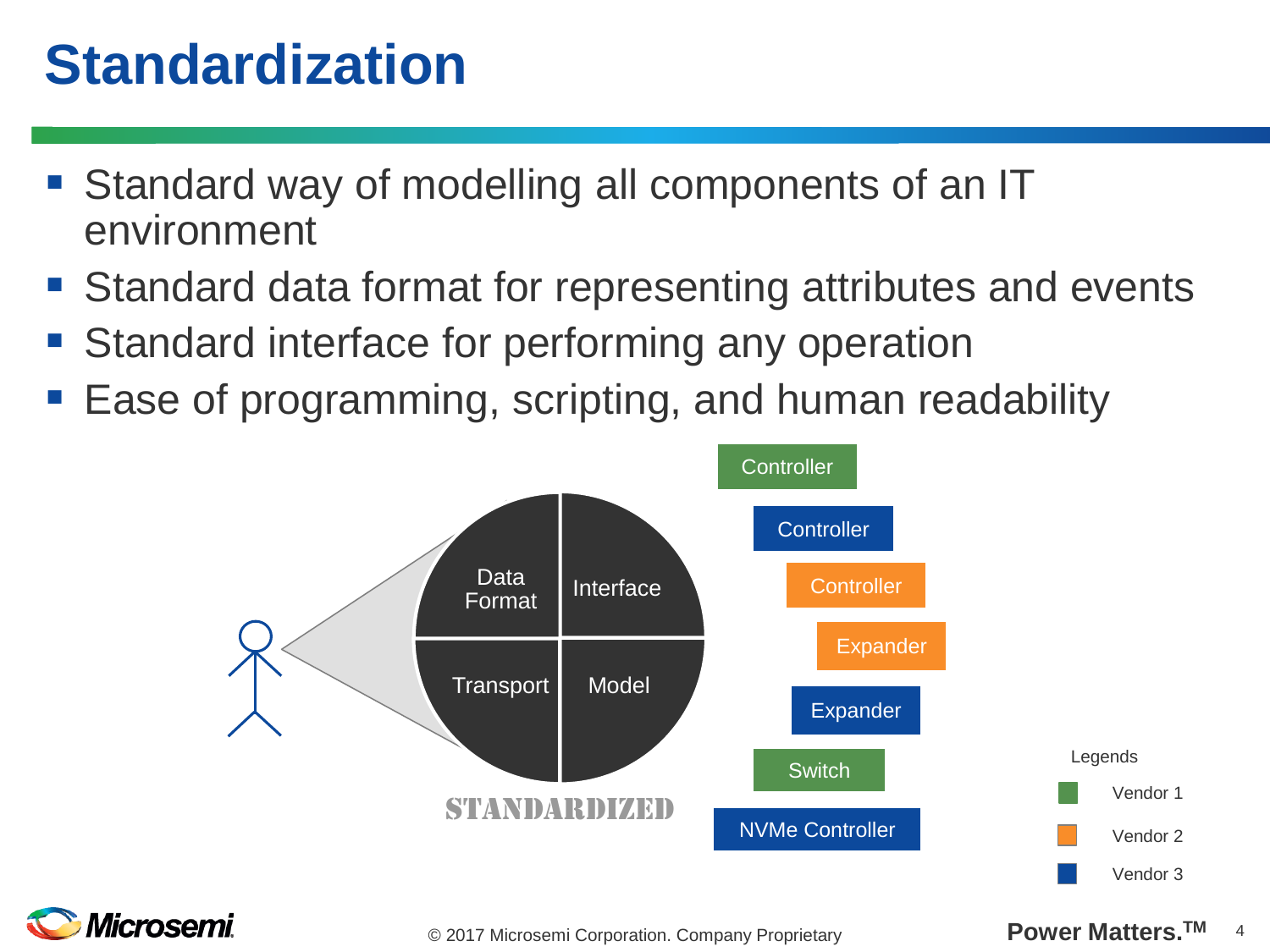#### **Storage Management Standards**





**Power Matters.** © 2017 Microsemi Corporation. Company Proprietary **TM** <sup>5</sup>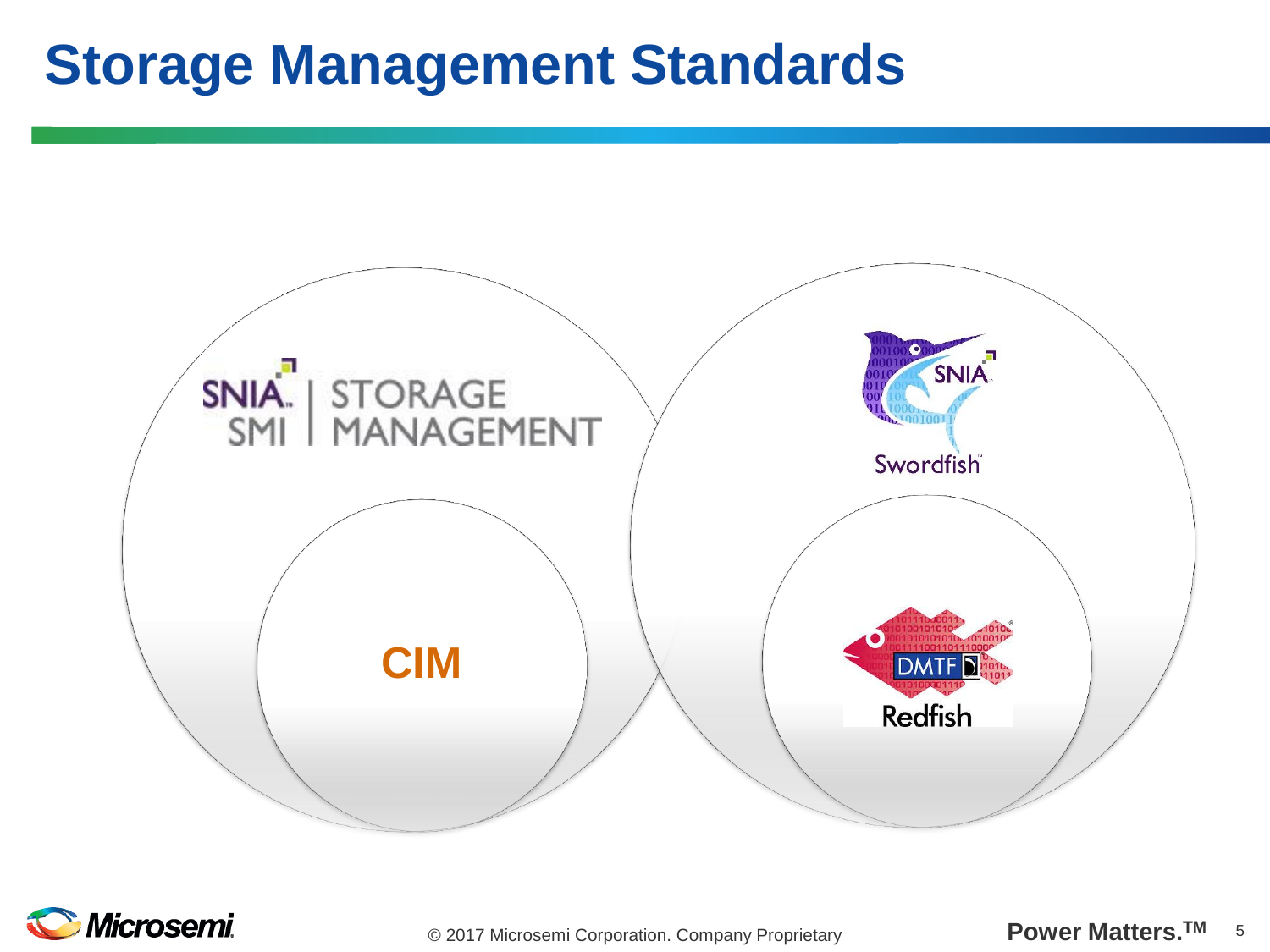#### **SMI-S**

- The Storage Management Initiative Specification (SMI-S) from SNIA standardizes and streamlines storage management functions and features into a common set of tools
- Operations include identifying and modifying attributes of components, discovery, security, virtualization, performance, and fault reporting
- Manageability of both hardware and software components
- Based on the Common Information Model (CIM) of DMTF with the data format as CIM-XML
- **Uses MOF syntax to describe classes.**

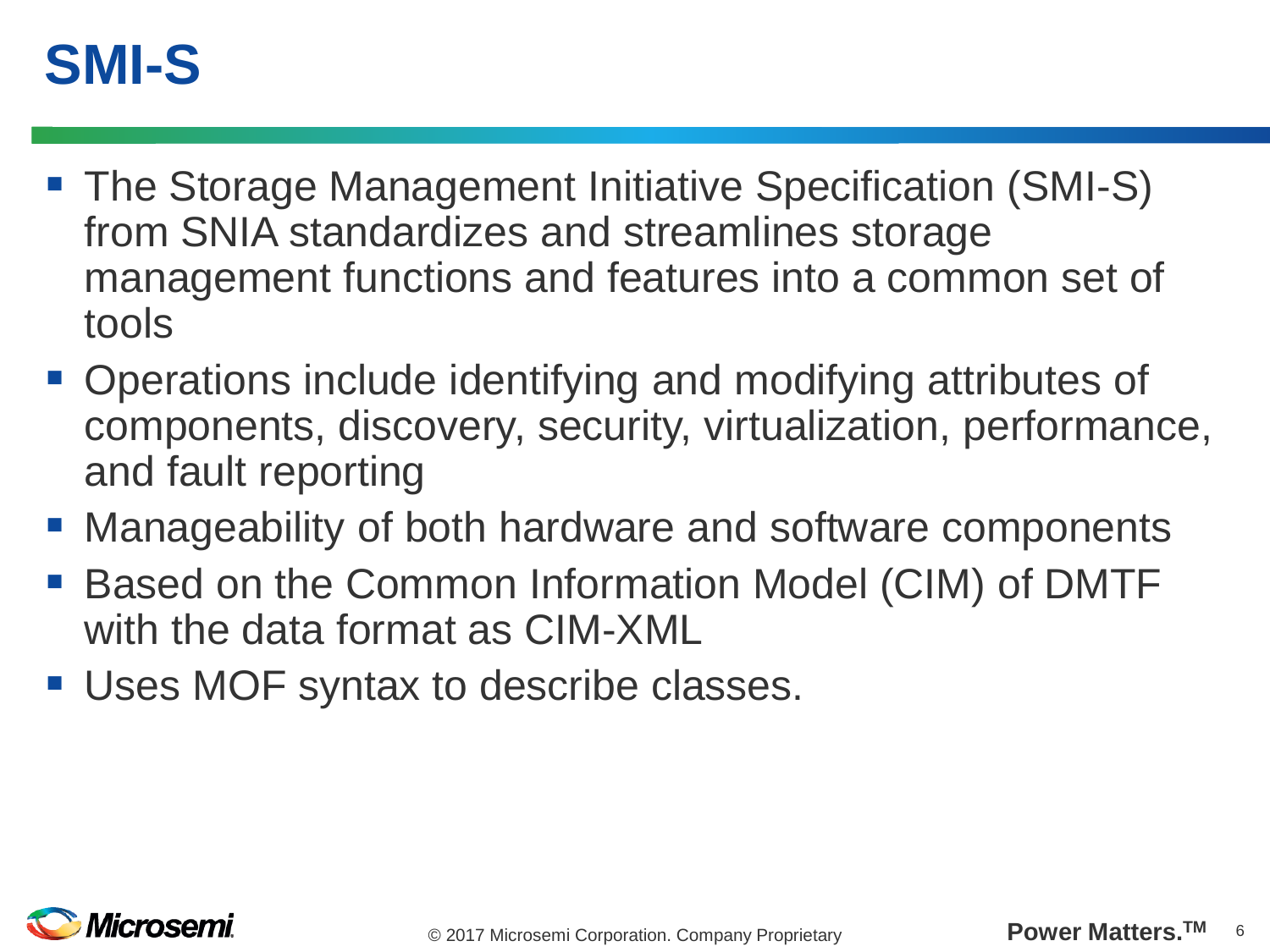# **SMI-S: Modelling Ideology**

- **Modelled on CIM, which is an object-oriented model**
- Managed elements are represented as CIM classes that include properties and methods to represent management data and functions
- **The CIM schema is an implementation of CIM to model** various classes needed in an IT environment such as computer systems, networking, applications, storage, and more
- Users can extend the CIM schema by inheriting and extending existing classes to better describe their component

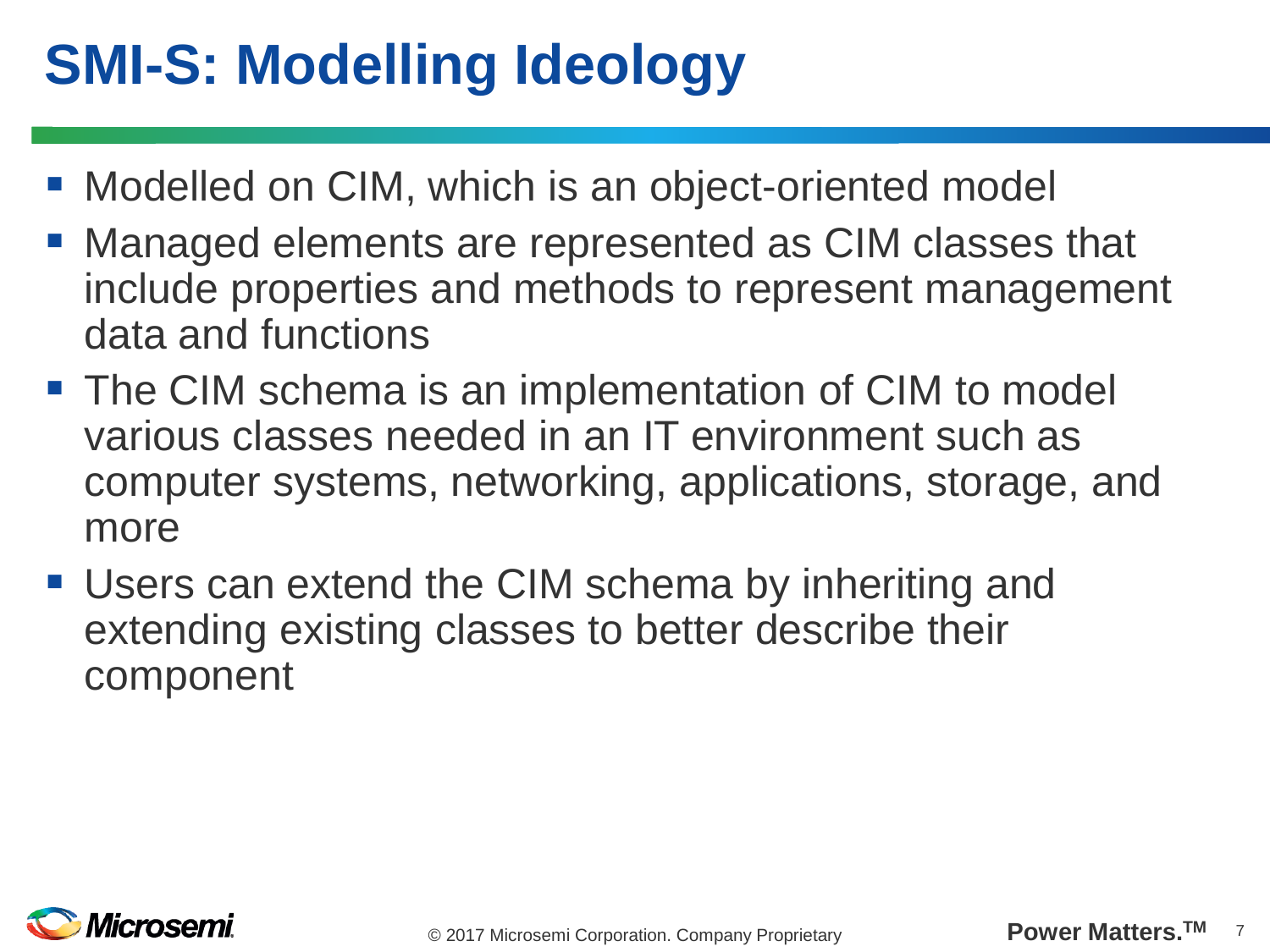#### **SMI-S: Modelling Architecture**



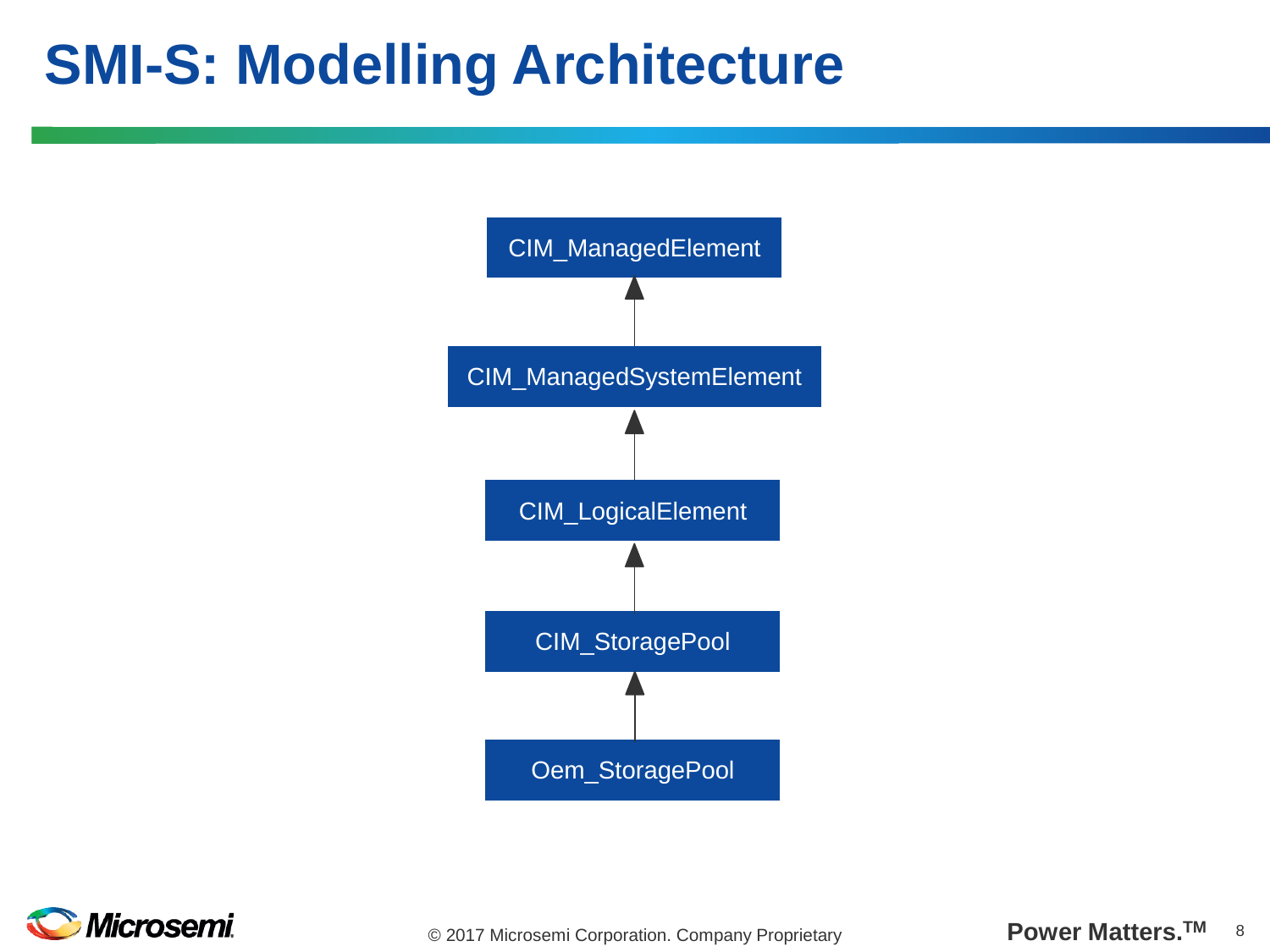# **SMI-S: Advantages and Disadvantages**

- **Advantages** 
	- Evolved and stable standard
	- Independence from platform, programming language, and compiler
	- Clients available in all frequently used programming languages
	- Reliability, security, and better quality of product
	- Products from multiple vendors can be treated in the same way
	- Preferred standard in virtualization
	- Improved time to market
- **Disadvantages** 
	- Numerous levels of inheritance and association classes
	- Data parsing needed because of XML data format

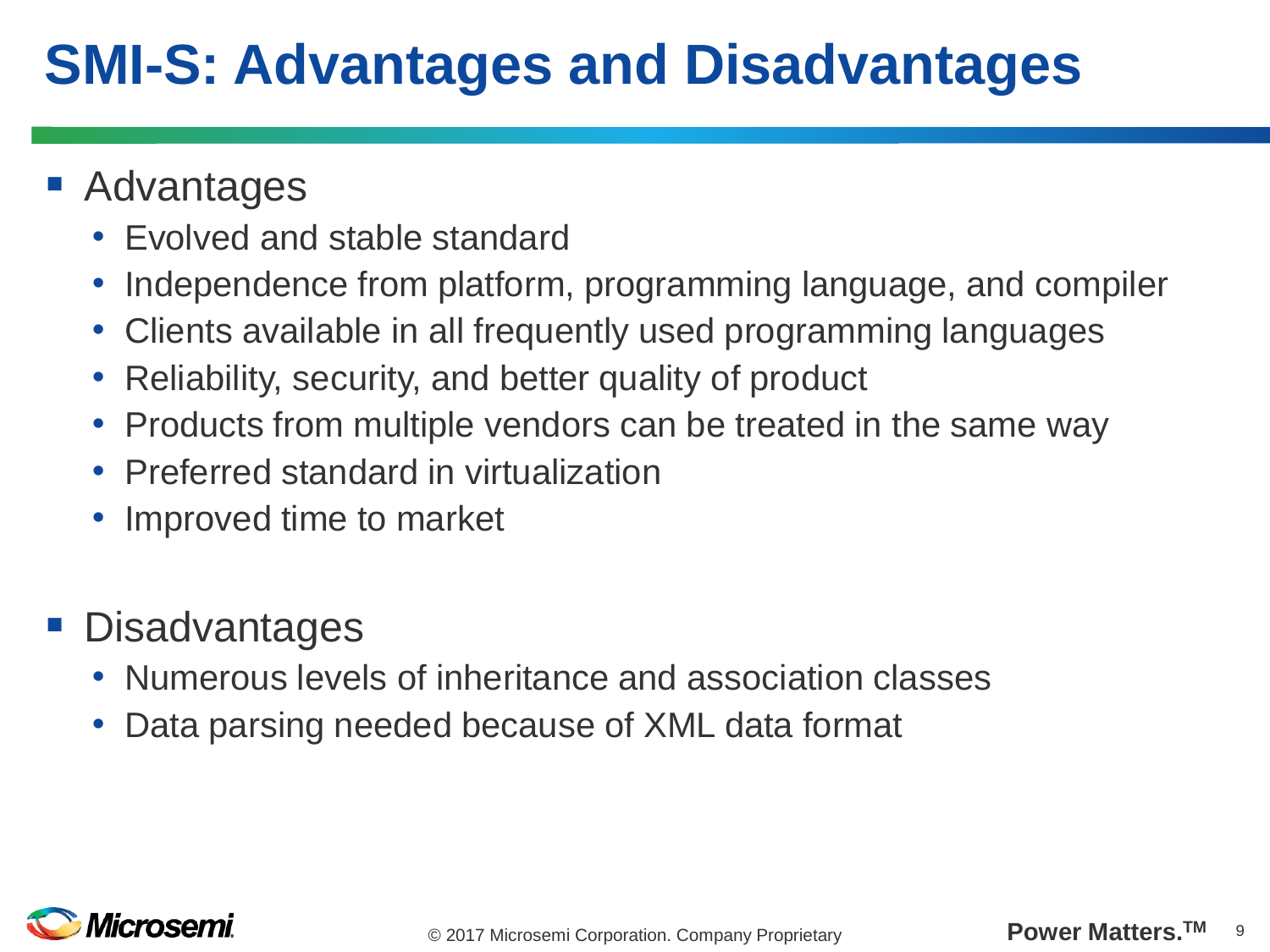## **Redfish**

- DMTF's Redfish is an open standard specification and schema for simple and secure management of modern scalable platform hardware
- Specifies a RESTful interface, uses HTTPS as the transport protocol, and utilizes JSON and OData as the data format
- **Provides ways to manage resources, discovery,** authentication, authorization, event reporting, and task handling

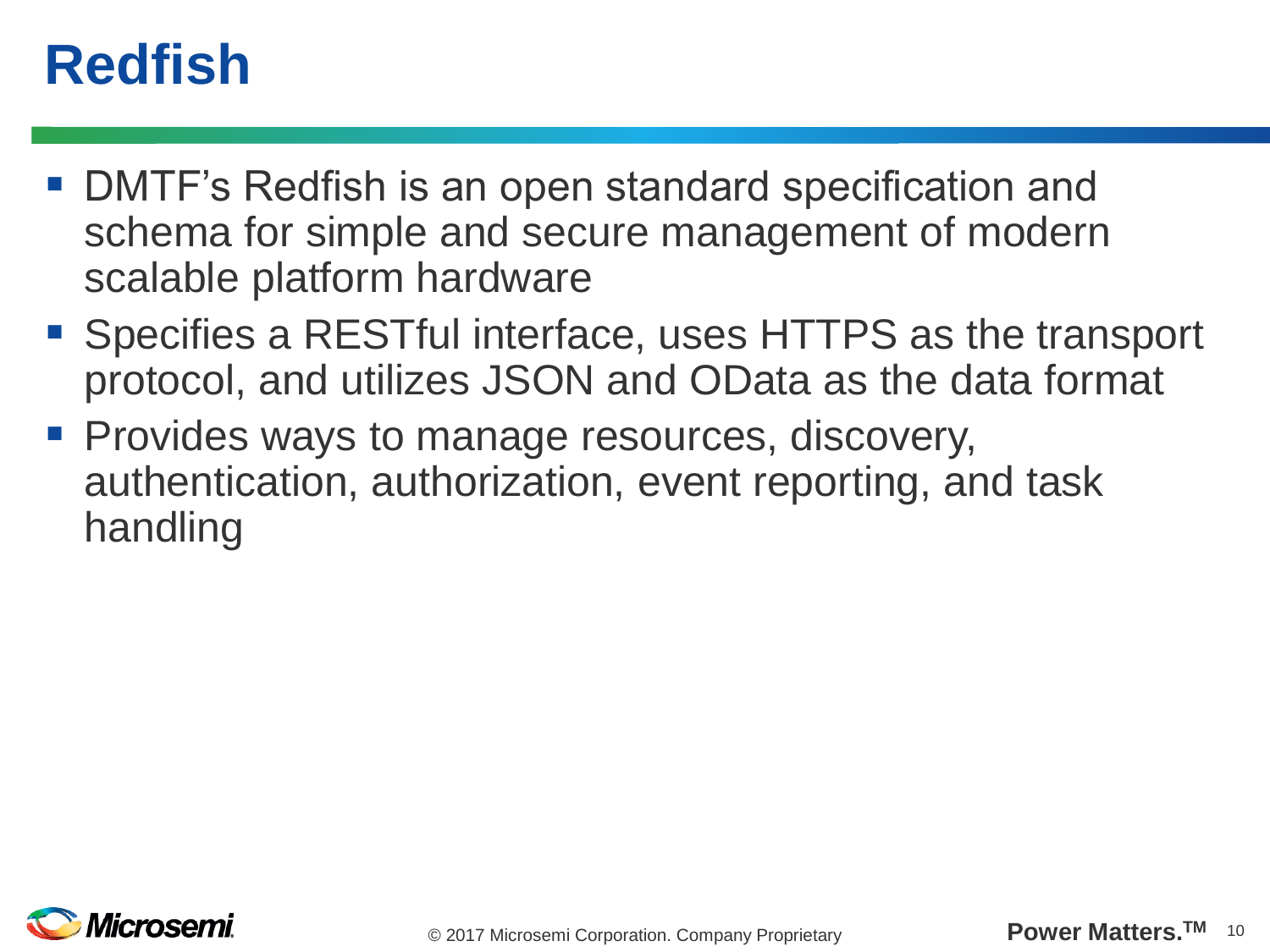# **Redfish: Modelling Ideology**

- Everything is a self-contained resource with no inheritance or polymorphism
- Resources are linked from the service entry point/redfish/v1
- **Major homogeneous resource types are structured together** to represent collections
- Resources are broadly classified under one of the three views:
	- Logical or data view—resources grouped under Systems
	- Physical view—resources grouped under Chassis
	- Management view—resources grouped under Manager
- Reduces traffic

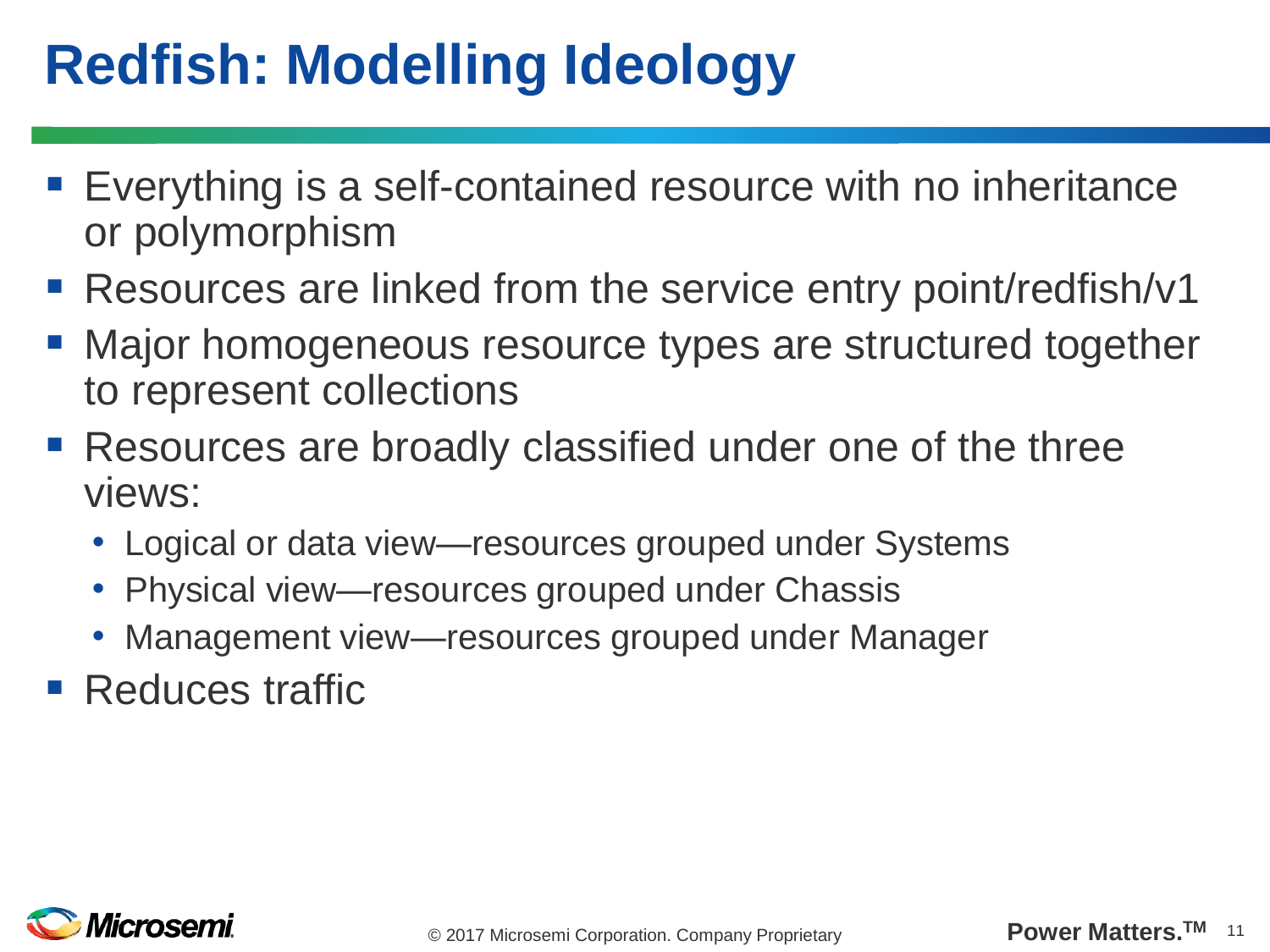#### **Redfish: Modelling Architecture**



**Microsemi** 

**Power Matters.** © 2017 Microsemi Corporation. Company Proprietary **TM** <sup>12</sup>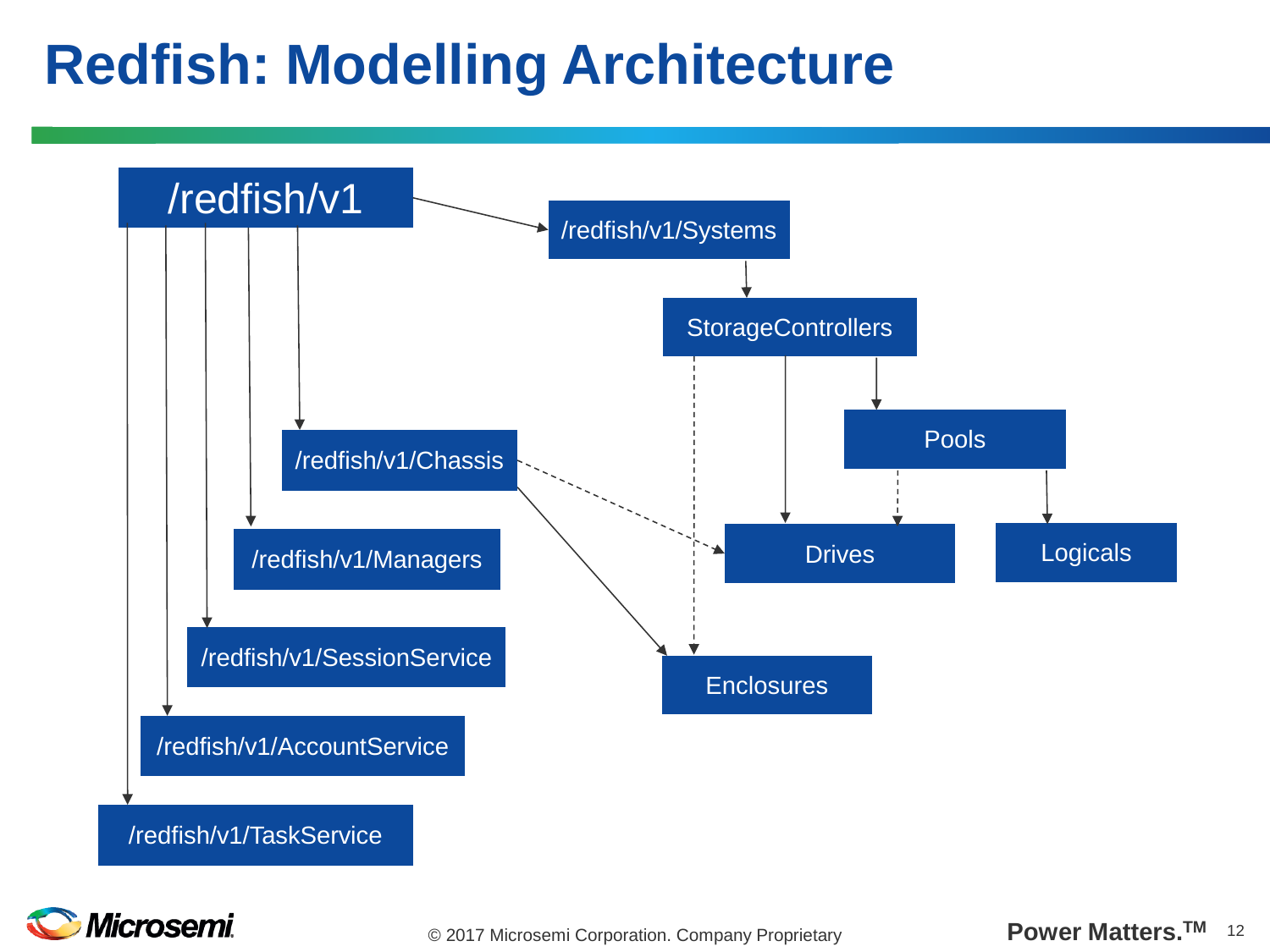# **Redfish: Advantages and Disadvantages**

- **Advantages** 
	- Out-of-band management through MCTP
	- In-band management through device driver
	- JSON OData format and flat resource schema
	- Applications will be abstracted from communication path as long there is an HTTPs server
	- Client-based data representation
	- Well-defined schema, including OEM extensions, foster extensibility
	- Improved time to market
- **Disadvantages** 
	- Storage management modelling needs better handling
	- Newer standard that requires better adoption

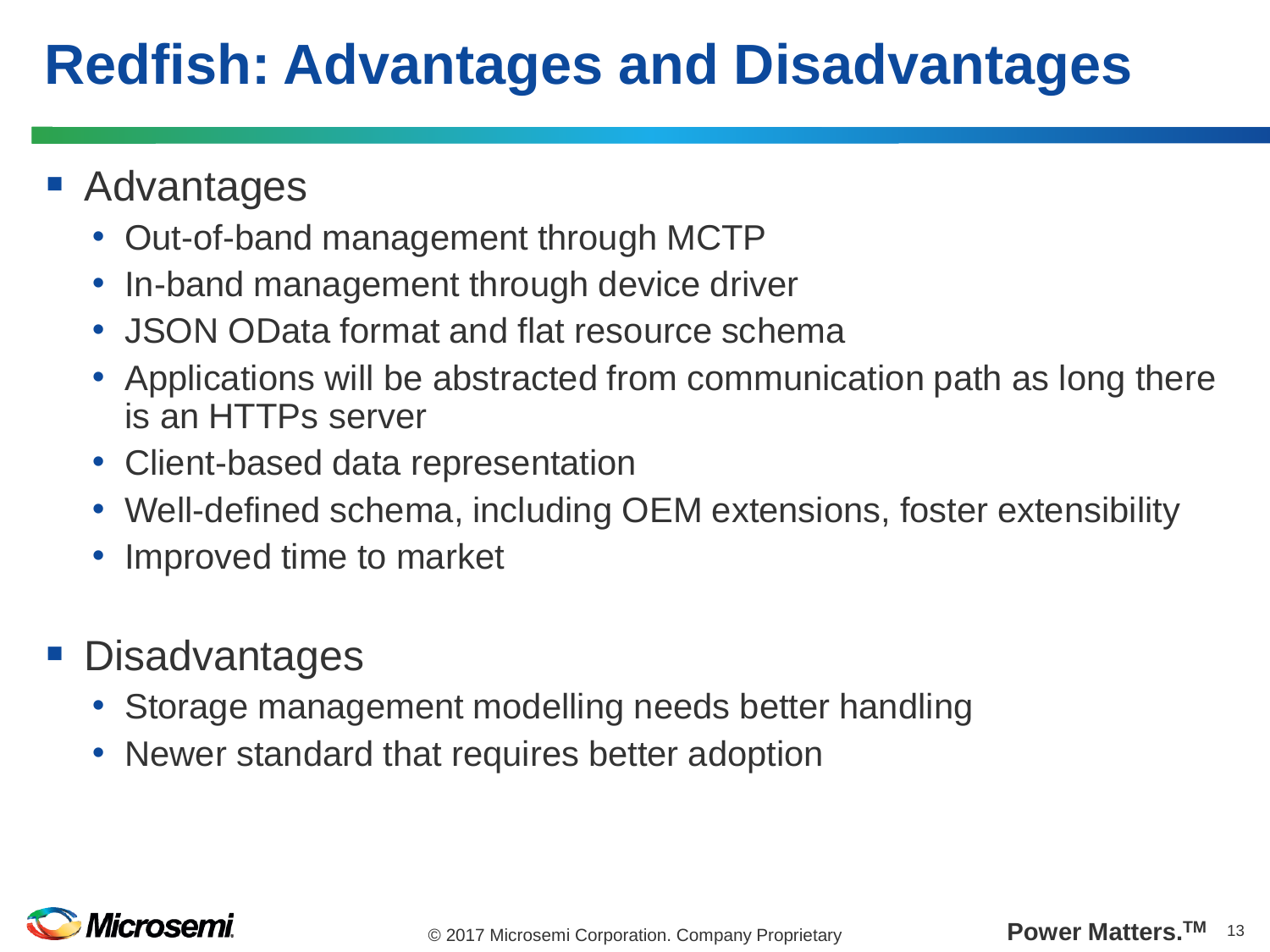#### **Swordfish**

- The SNIA Swordfish specification helps to provide a unified approach for the management of storage and servers in hyperscale and cloud infrastructure environments
- Extends DMTF Redfish specification and leverages all the services and data formats specified by Redfish
- Seamlessly manages storage equipment and storage services in addition to server
- **Provides functionality that simplifies the way storage is** allocated, monitored, and managed

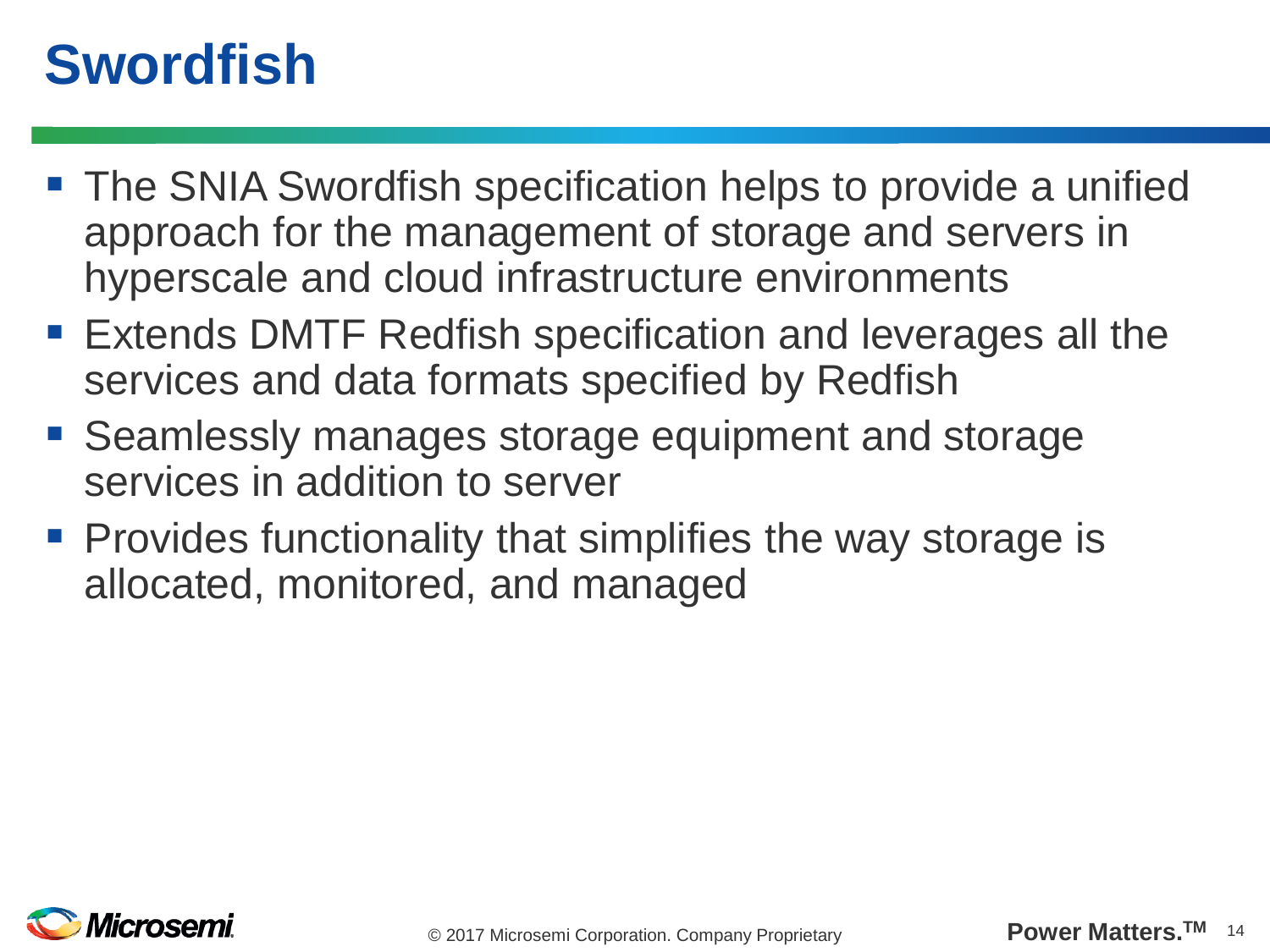# **Swordfish: Modelling Ideology**

- **E** Leverages and extends DMTF Redfish specification
- Refactors and leverages SMI-S schema into a simplified client- oriented model
- **Provides class of service-based provisioning and monitoring**
- Covers block, file, and object storage
- Extends traditional storage to include converged environment

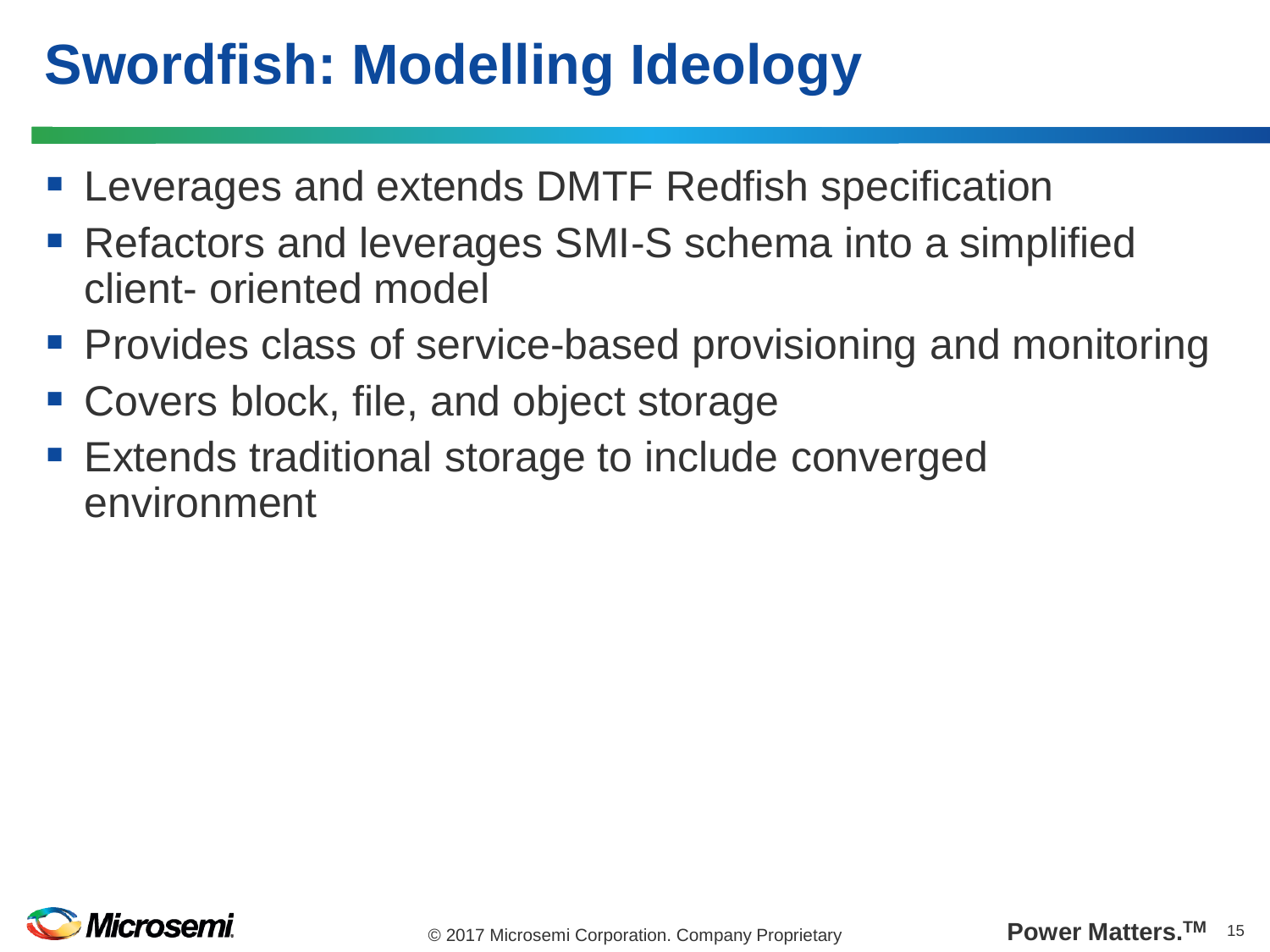#### **Swordfish: Modelling Architecture**



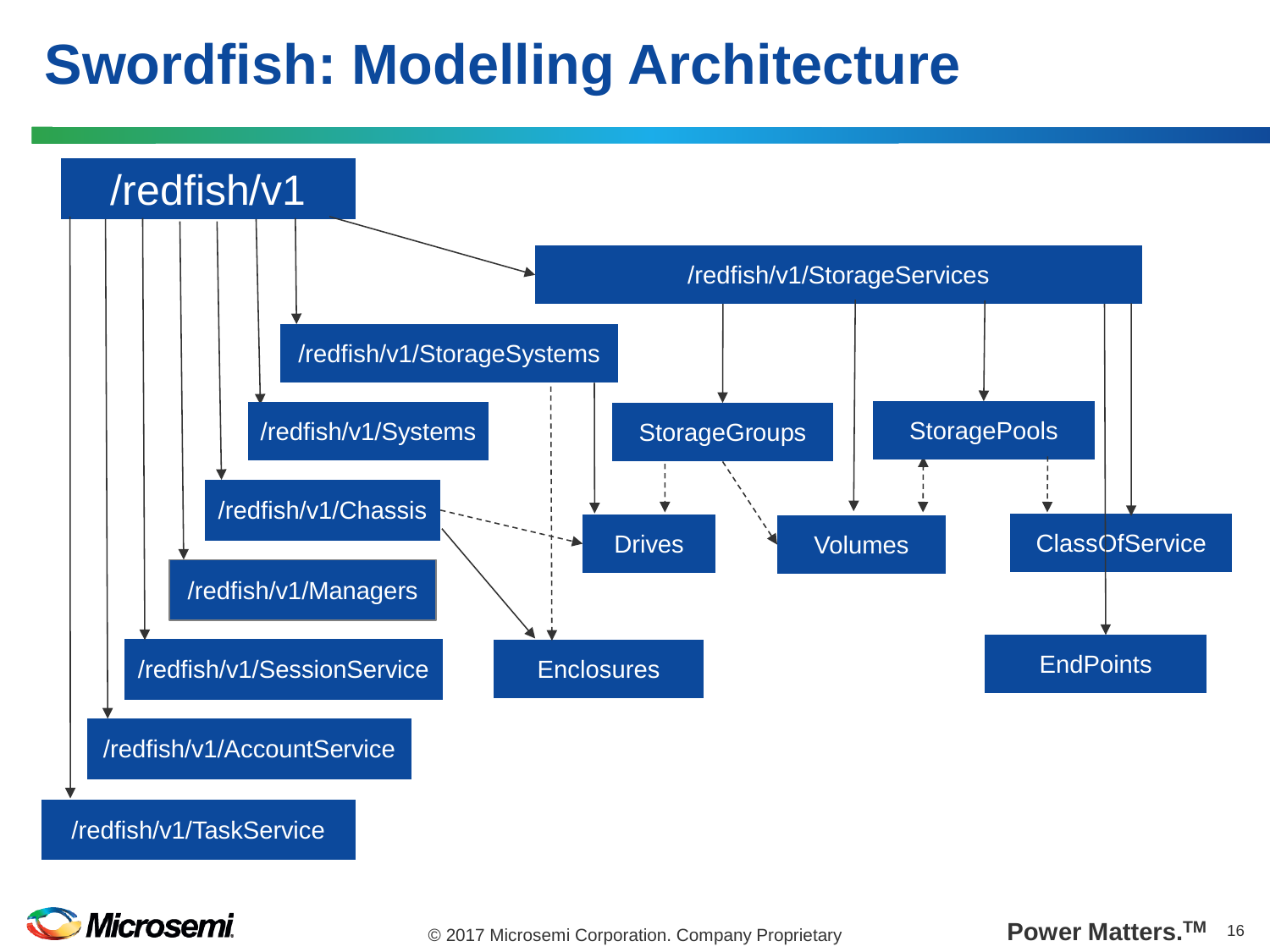# **Swordfish: Advantages and Disadvantages**

- **Advantages** 
	- All the advantages of Redfish are applicable
	- Class of service-based storage/resource provisioning and monitoring
	- Converged IT environment and traditional storage domain support
	- Power of SMI-S in a simplified client-friendly format
- **Disadvantages** 
	- Newer standard that requires better adoption

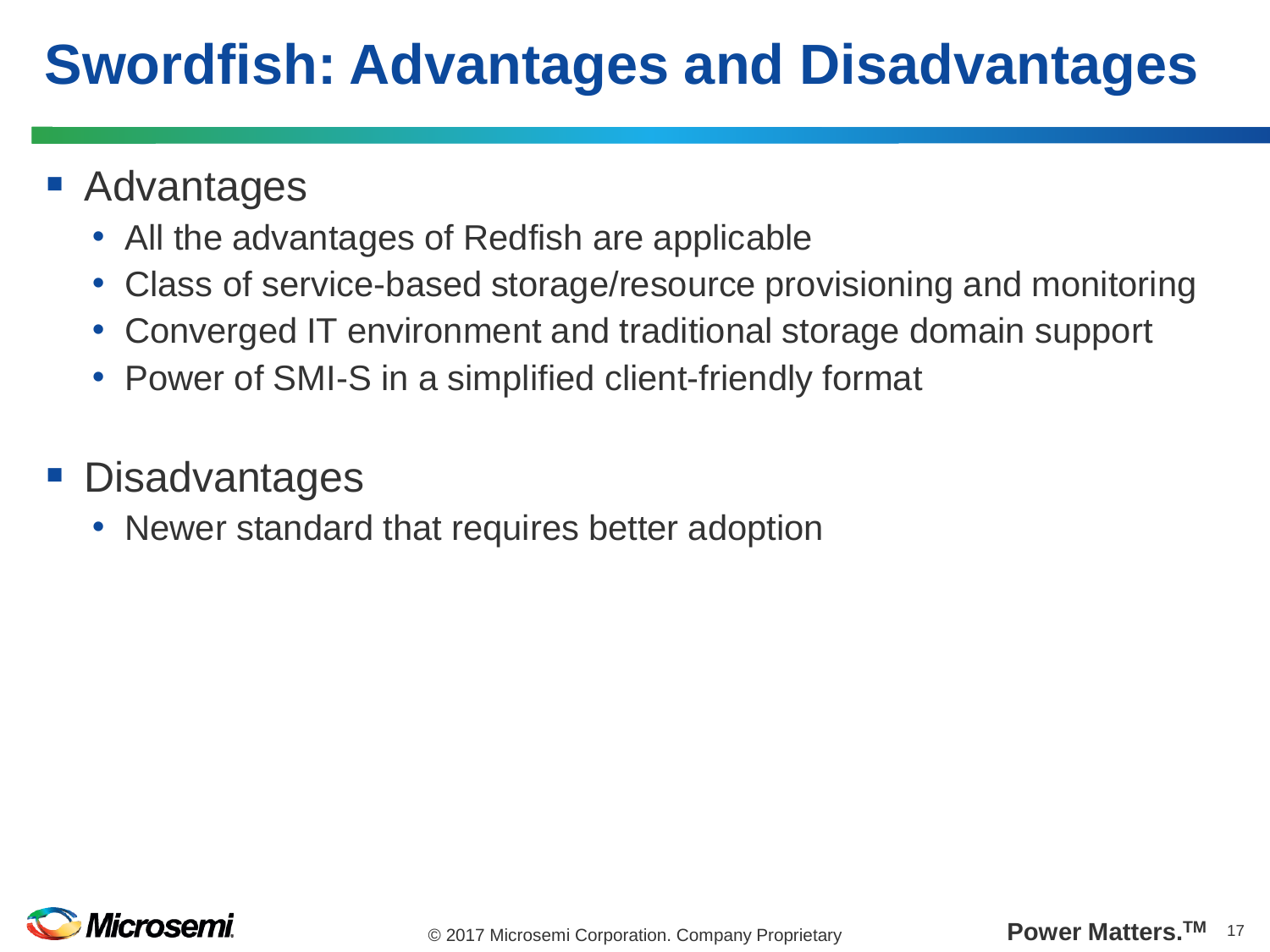# **What Have We Done?**

- Redfish-based client and server framework to manage different families of Microsemi storage controllers in a direct attach storage configuration
- **Integration of Redfish client-server framework with** OpenStack Horizon and our storage management GUI
- Redfish-based server plugins to seamlessly manage different Microsemi products
- SMI-S provider for managing Microsemi storage controllers
- **Integration of SMI-S provider with our management GUI and** vSphere web client plugin

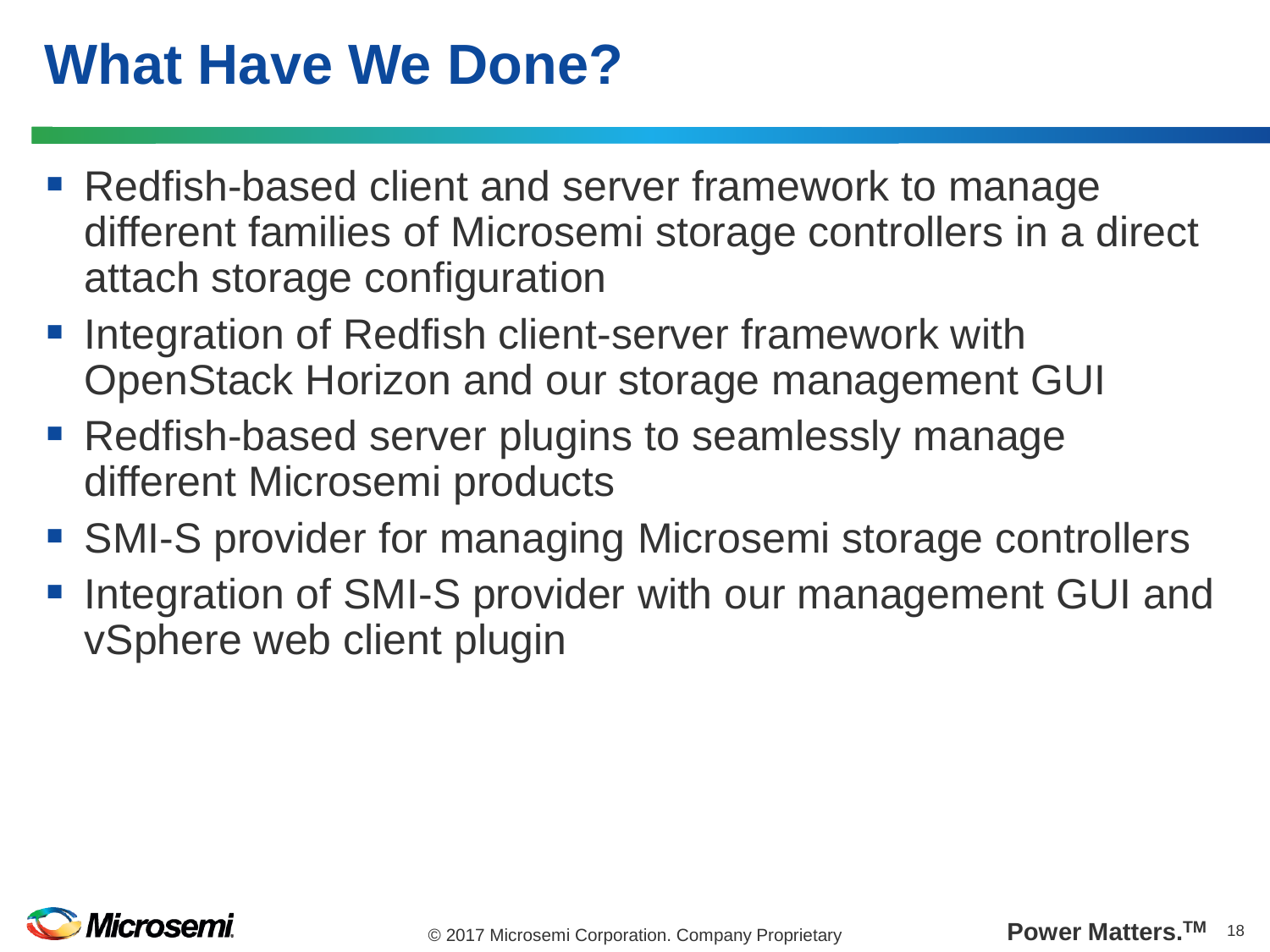# **Storage Ecosystem Management Solution**

- Customize applications to suit diverse end-user needs
- **Thinner clients with better** user design
- **Standardized common** communication path, model, and data format
- Customize component data by extending standard schema



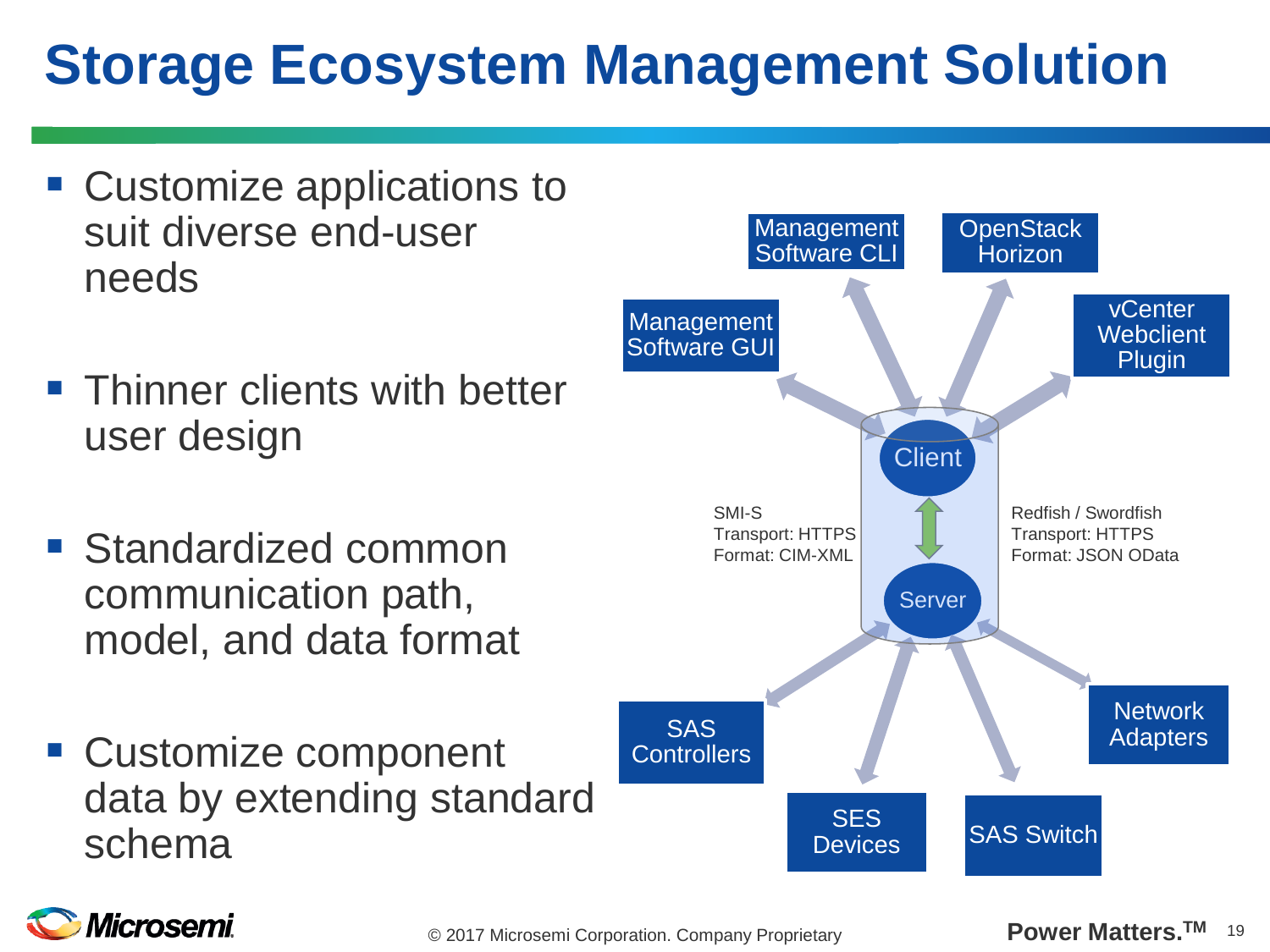#### **Migrating Existing Systems to Newer Standards**



- **Operations**
- Interactions
- Persistence

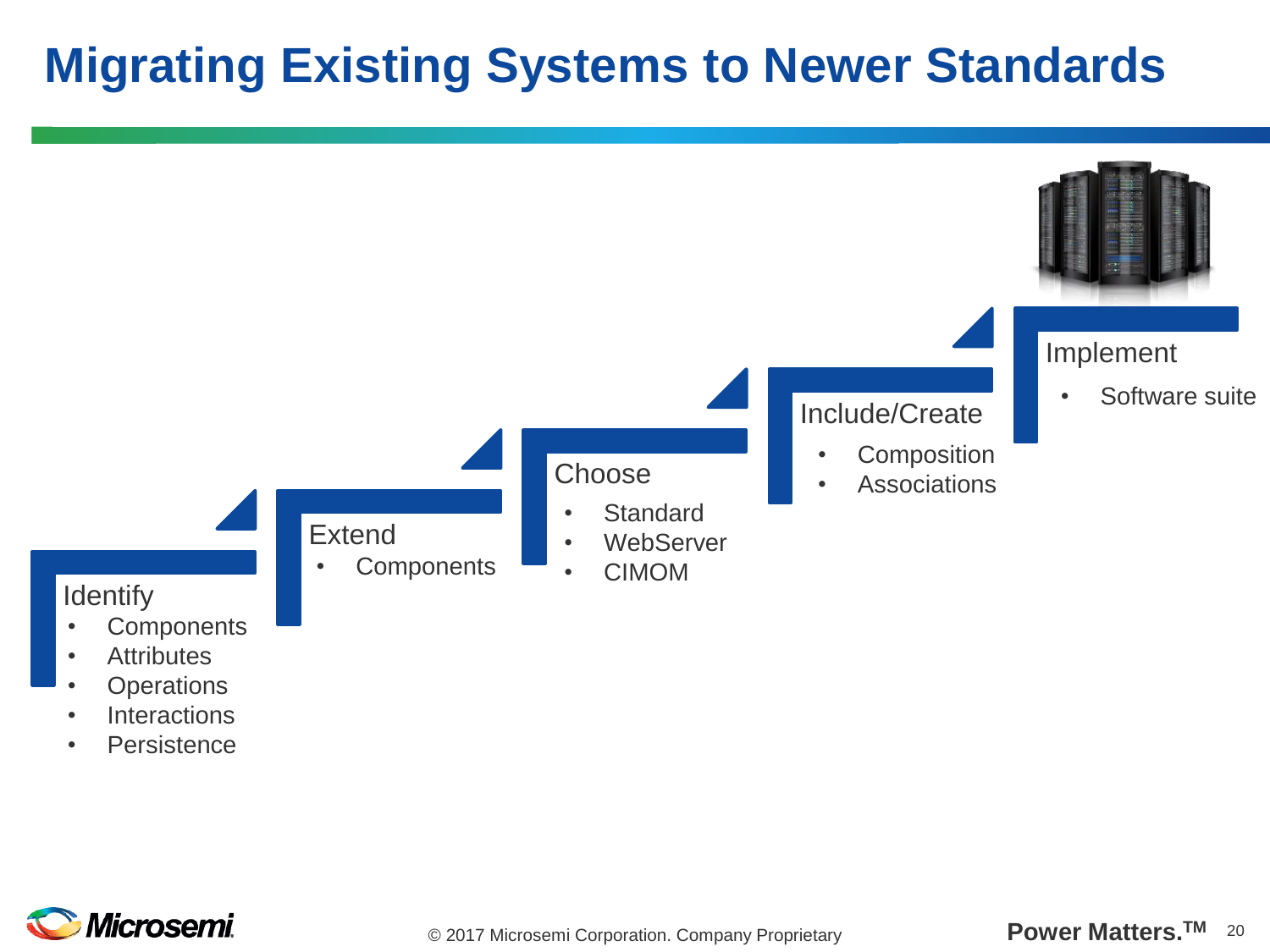#### **Food for Thought**

User-focused interface providing most relevant information

Convergence of diverse component management of a system

Automated error notification, handling, and correction

API driven design

Self-learning component management



**Power Matters.** © 2017 Microsemi Corporation. Company Proprietary **TM** <sup>21</sup>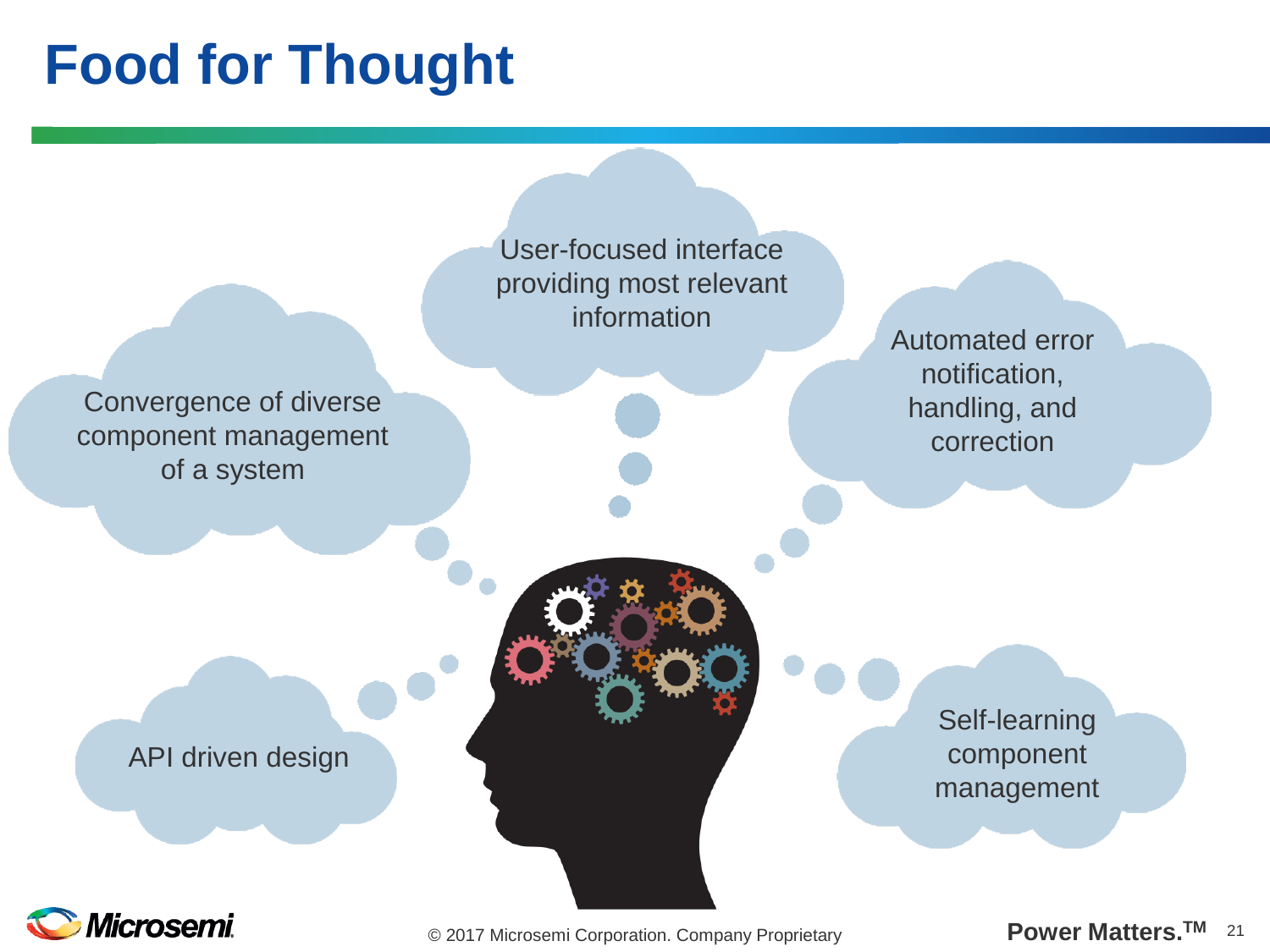#### **References**

- <https://www.dmtf.org/standards/redfish>
- [https://www.snia.org/forums/smi/tech\\_programs/smis\\_home](https://www.snia.org/forums/smi/tech_programs/smis_home)
- <https://www.snia.org/forums/smi/swordfish>
- <http://www.dmtf.org/standards/cim>

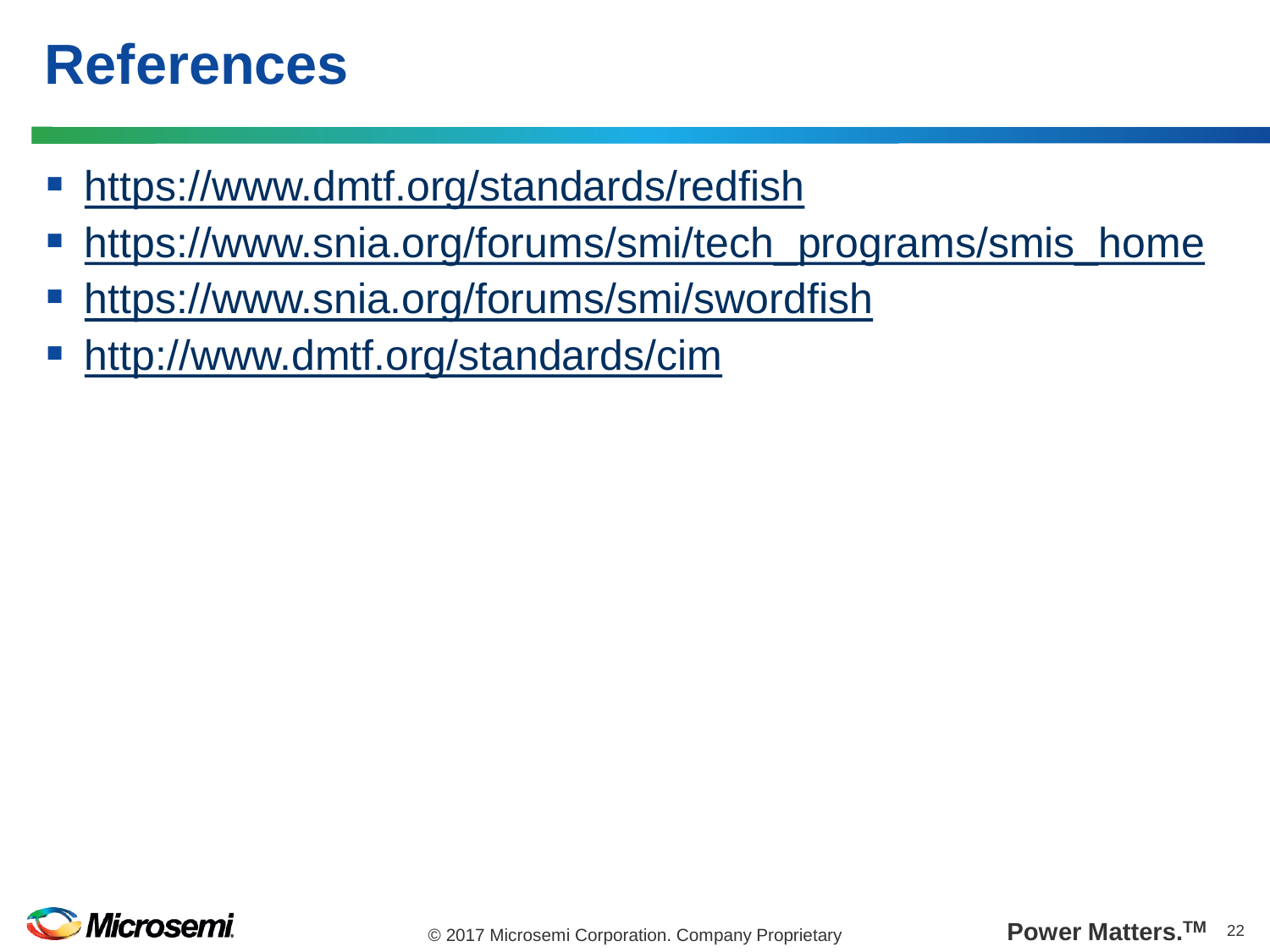#### **Contact Us**

- Anand Nagarajan—[anand.nagarajan@microsemi.com](mailto:anand.nagarajan@microsemi.com)
- Sona Nagarajan[—sona.nagarajan@microsemi.com](mailto:sona.nagarajan@microsemi.com)
- **Microsemi website[—www.microsemi.com](http://www.microsemi.com/)**